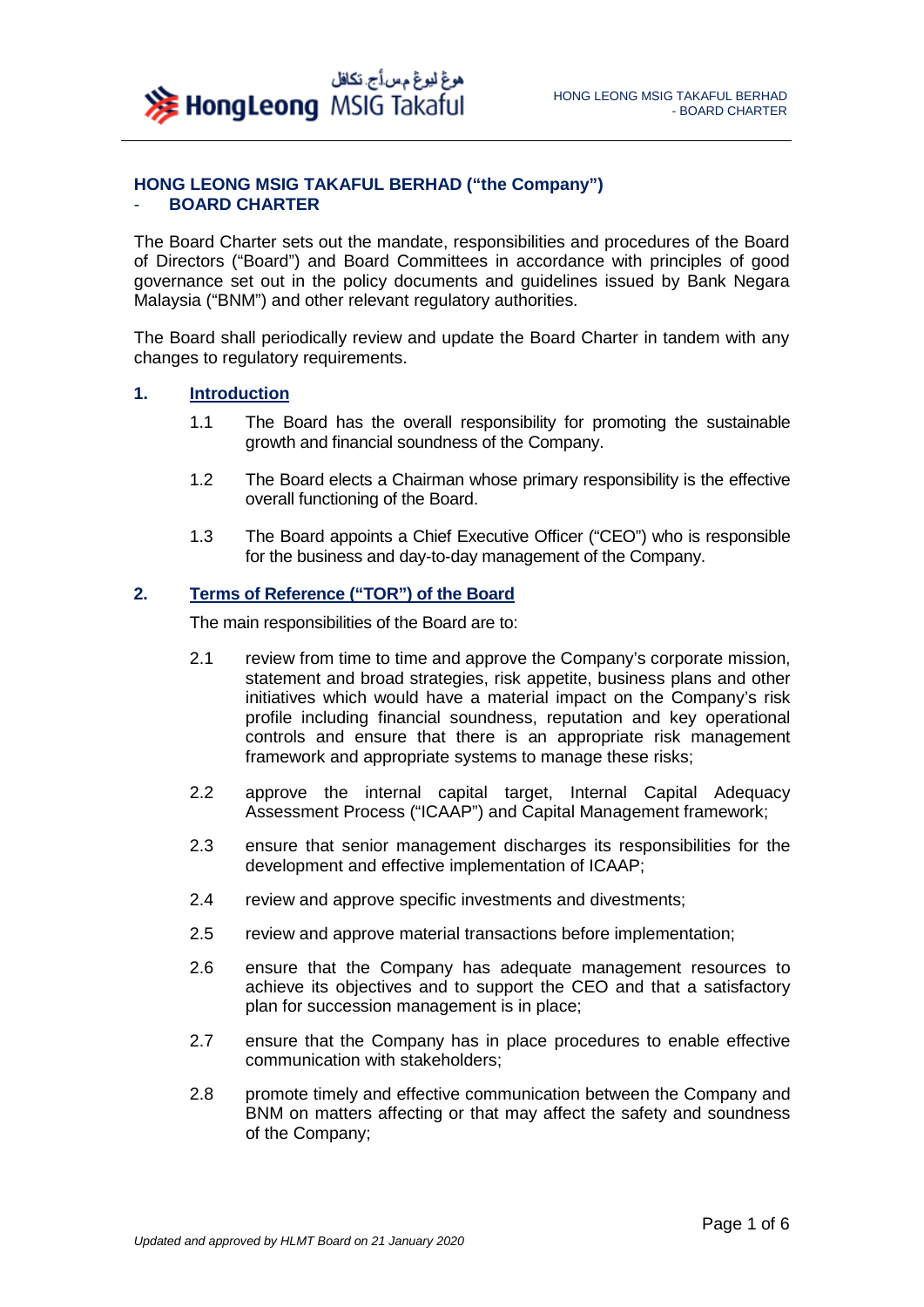

# **2. TOR of the Board**

- 2.9 oversee and review the adequacy and integrity of the Company's governance framework, internal control framework and management information framework, including systems for compliance with applicable laws, regulations, rules, directives and guidelines as well as to prevent Shariah non-compliance and any rectification measures to resolve incidences or circumstances that may result or have resulted in Shariah non-compliance;
- 2.10 promote, together with senior management, a sound corporate culture within the Company which reinforces ethical, prudent, professional behaviour in the conduct of business and reflects the importance of adhering to Shariah requirements in product development and marketing, strategy formulation, business operations, risk management practices and other aspects that promote end-to-end compliance with Shariah in accordance with regulatory framework and requirements, where applicable;
- 2.11 promote sustainability through appropriate environmental, social and governance considerations in the Company's business strategies;
- 2.12 ensure the integrity of the Company's financial and non-financial reporting;
- 2.13 establish and regularly review succession plans for the Board to promote board renewal and address any vacancies;
- 2.14 oversee the selection, performance, remuneration and succession plans of the CEO, control function heads, material risk takers and other members of senior management, including officers who are entrusted to implement the BNM policy document on Shariah Governance ("Officers"), and to ensure that the measures of their performance are aligned with Shariah governance objectives. The Board may delegate matters relating to appointments and assessment of senior management and Officers, control function heads and, material risk takers to Board Committees and/or CEO as the Board deems fit;
- 2.15 approve and review periodically the remuneration policy of the Company.

The remuneration for each director, Shariah Committee ("SC"), senior management and material risk takers must be approved by the Board annually.

- 2.16 To approve policies relating to governance structure and reporting arrangements, Shariah non-compliance risk management and other areas that are material to the effective implementation of Shariah governance within the Company; and
- 2.17 To oversee the implementation of Shariah Advisory Council ("SAC") rulings and decisions or advice of the SC within all business and functional lines, including any business or risk implications arising from such implementation.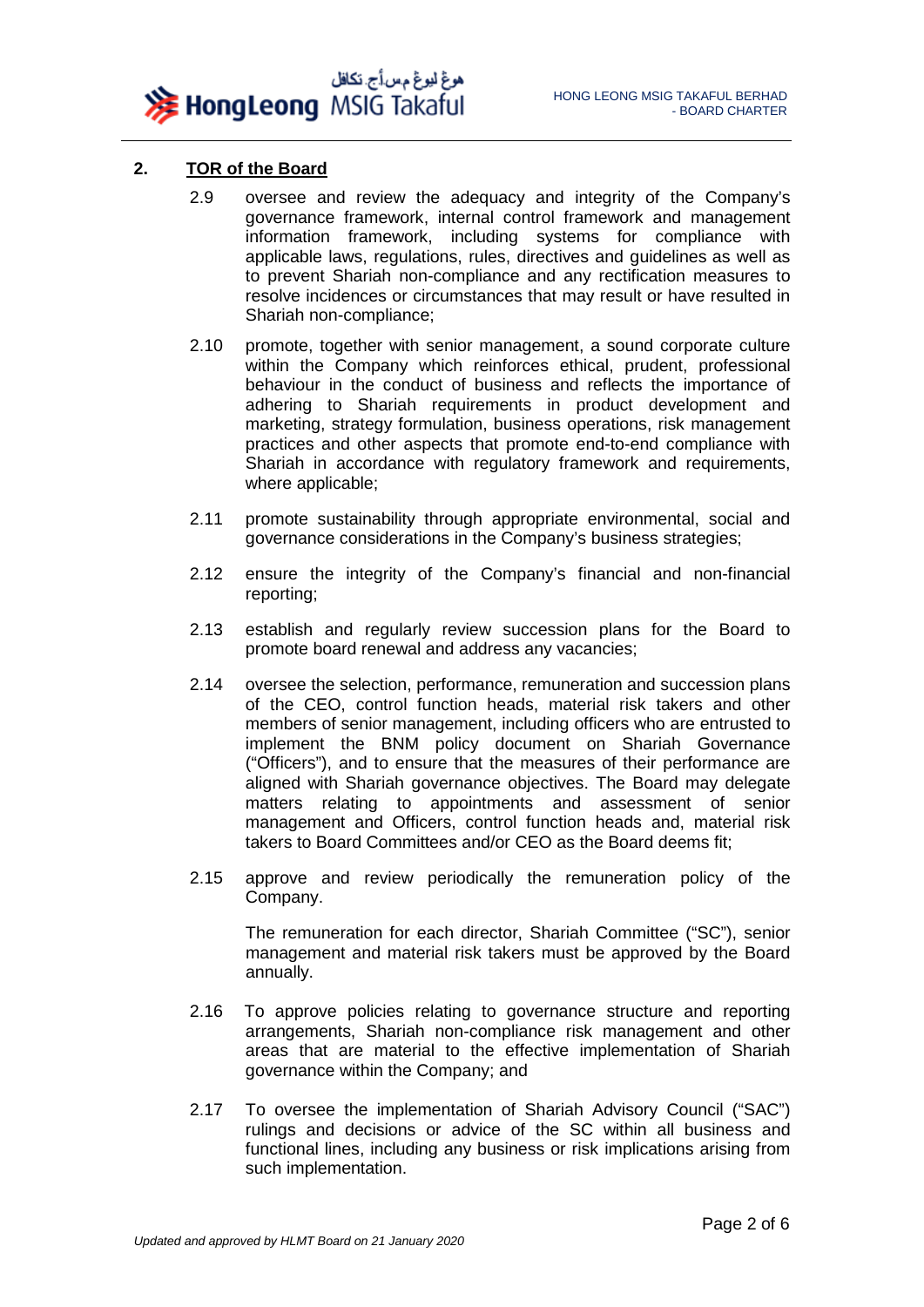هوغ ليوغ مس أج. تكافل **X** Hong Leong MSIG Takaful

#### **3. Responsibilities of the Chairman**

The Chairman is responsible to lead and coordinate the activities of the Board and has the following specific responsibilities:

- 3.1 to conduct meetings of the Board and of shareholders;
- 3.2 to schedule Board meetings in a manner that enables the Board and its Committees to perform their duties effectively;
- 3.3 to prepare, in consultation with the CEO, other directors and Committee chairmen the agendas for the Board and Committee meetings;
- 3.4 to ensure all strategic and critical issues are considered by the Board and that directors receive the relevant information on a timely basis; and
- 3.5 to encourage healthy discussion and ensure that dissenting views can be freely expressed and discussed.

#### **4. Responsibilities of the CEO**

The CEO is the senior executive of the Company and is responsible for:

- 4.1 formulating the vision for the Company and recommending policy and the strategic direction of the Company for approval by the Board;
- 4.2 providing management of the day to day operations of the Company;
- 4.3 acting as the spokesman of the Company;
- 4.4 implementing the business and risk strategies, remuneration, effective Shariah governance policies, procedures, practices and other policies in accordance with the direction given by the Board;
- 4.5 establishing a management structure and reporting arrangement that provides a clear scope of accountability between the business lines and the internal control functions that are involved in managing Shariah noncompliance risks, including the accountability of the senior officer leading a Shariah department or unit;
- 4.6 promoting, together with the Board, a sound corporate culture within the Company which reinforces ethical, prudent and professional behaviour in the conduct of business;
- 4.7 addressing actual or suspected breaches of regulatory requirements or internal policies in a timely and appropriate manner; and
- 4.8 regularly updating the Board with the material information the Board needs to carry out its oversight responsibilities, particularly on matters relating to–
	- (i) the performance, financial condition and operating environment of the Company;
	- (ii) internal control failures, including breaches of risk limits;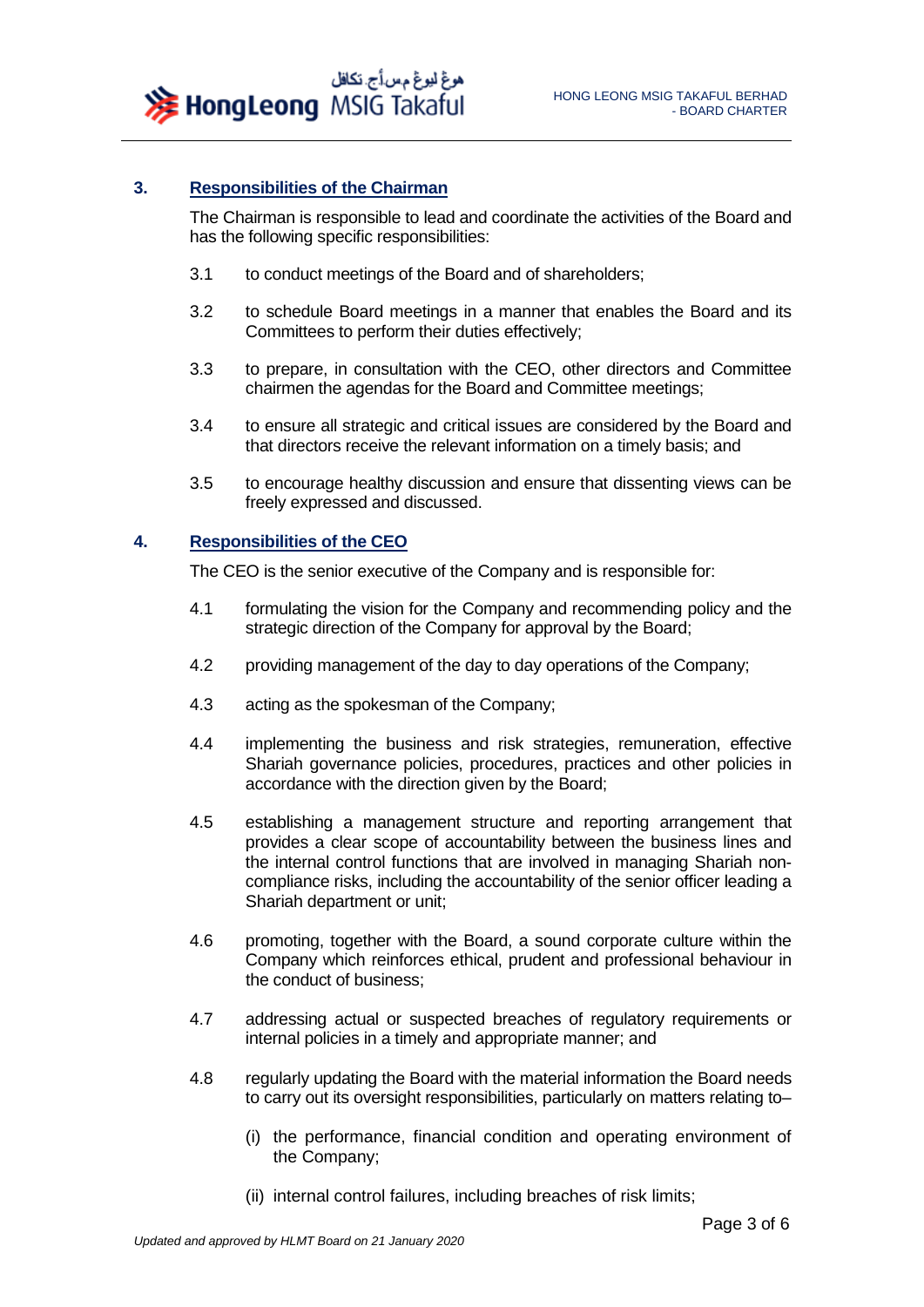

### **4. Responsibilities of the CEO**

- (iii) any potential or actual Shariah non-compliance events; and
- (iii) legal and regulatory obligations, including supervisory concerns and the remedial actions taken to address them.
- 4.9 implement the rulings of the SAC and the decision or advice of the SC with due regard by the Board;
- 4.10 implement an effective communication policy that supports a sound understanding of Shariah matters across the Islamic Financial Institutions; and
- 4.11 conduct regular assessment to evaluate the quality of operational support provided to the SC and address any inadequacies arising thereof.

### **5. Board Committees**

The Board has established the following Board Committees whose compositions, functions, responsibilities and authority delegated by the Board are set out in the respective Board Committees' TOR per Appendix A:

- HLA Holdings Sdn Bhd ("HLAH") Group Board Audit Committee
- HLAH Group Board Risk Management Committee
- Nomination Committee
- Remuneration Committee

Board Committees shall report, update and keep the Board informed on the significant issues, key deliberations, recommendations and decisions on delegated matters.

### **6. SC**

The roles and responsibilities of the SC as prescribed in the BNM policy document on Shariah Governance as set out in the SC's TOR.

While the SC is responsible to perform an oversight role on Shariah matters related to the Company's business operations and activities, the Board remains responsible for the direction and control of the Company's business and risk strategies.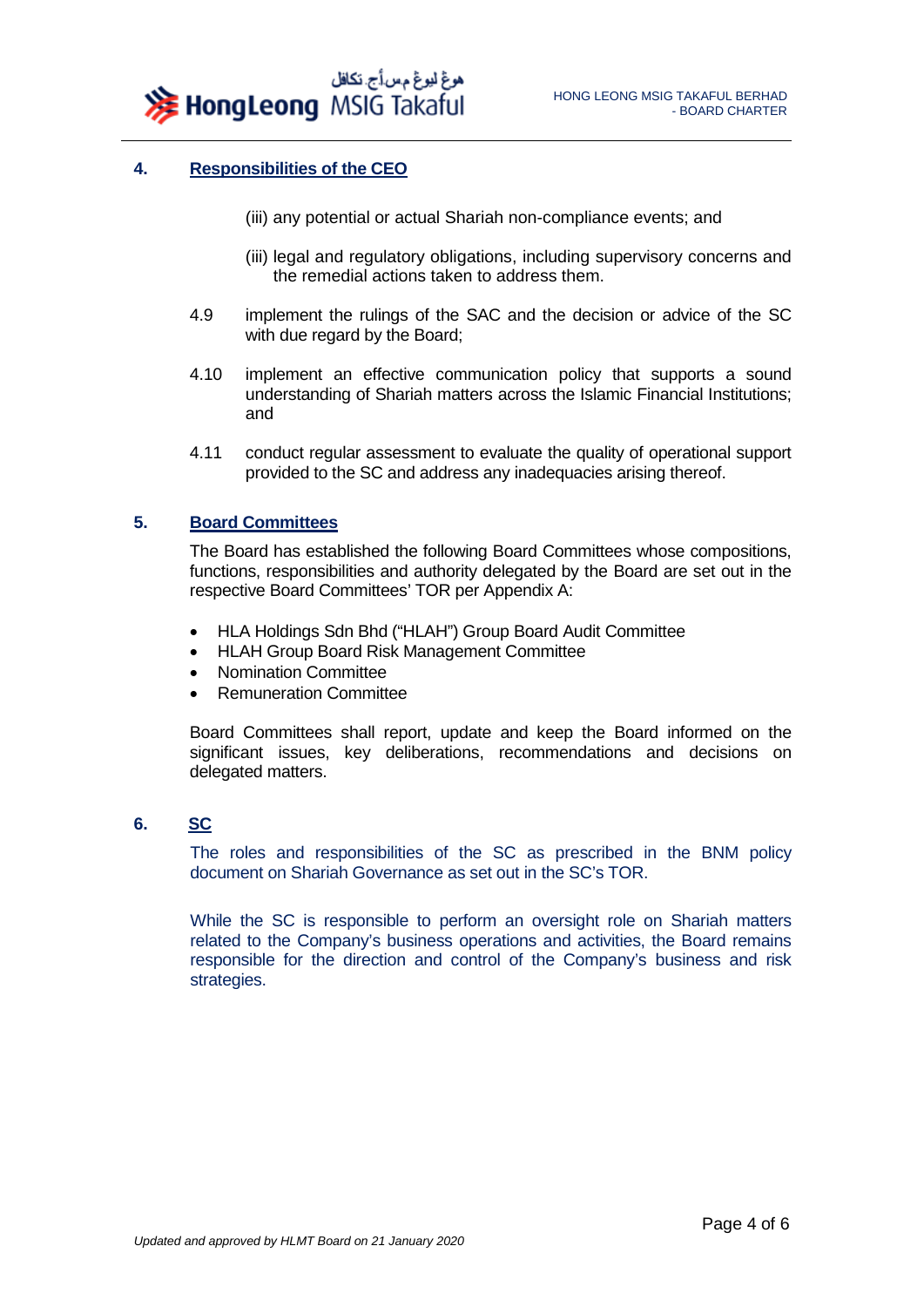

# **7. Matters Reserved & Delegated by the Board**

The responsibilities and procedures of the Board, the Board Committees and the SC are set out in their respective TOR.

Matters reserved for the Board's decision include the following:

- 7.1 business direction and key strategies;
- 7.2 new or changes to the Strategic Business Plans;<br>7.3 mergers and acquisitions:
- mergers and acquisitions;
- 7.4 expansion/entry into new markets and regions;<br>7.5 corporate restructuring/reorganisation:
- corporate restructuring/reorganisation:
- 7.6 set-up of new subsidiaries; joint venture partnerships;<br>7.7 new investments/acquisitions/disposals of significant a
- 7.7 new investments/acquisitions/disposals of significant assets; and
- 7.8 any other matters, which include Shariah governance matters in accordance with the policy document on Shariah Governance, as deemed necessary by the Board

The Board may delegate authority on any of the above matters to the Board Committees, SC, CEO, management committees or senior management as it deems fit.

#### **8. Proceedings of Directors**

- 8.1 The proceedings of Directors, where applicable, shall be governed by the provisions of the Constitution of the Company and the relevant laws and regulations regulating the proceedings of Directors.
- 8.2 A Director must attend at least 75% of the board meetings held in each financial year, and must not appoint another person to attend or participate in a board meeting on his behalf.
- 8.3 Attendance at a board meeting, by way other than physical presence, shall remain the exception rather than the norm, and is subject to appropriate safeguards to preserve the confidentiality of deliberations.
- 8.4 At least half of the number of the Board members shall form a quorum.
- 8.5 A director who has, directly or indirectly, an interest in a material transaction or material arrangement shall not be present at the board meeting where the material transaction or material arrangement is being deliberated by the Board.

# **9. Conflict of Interest**

The Company has established a Directors' Conflict of Interest Policy.